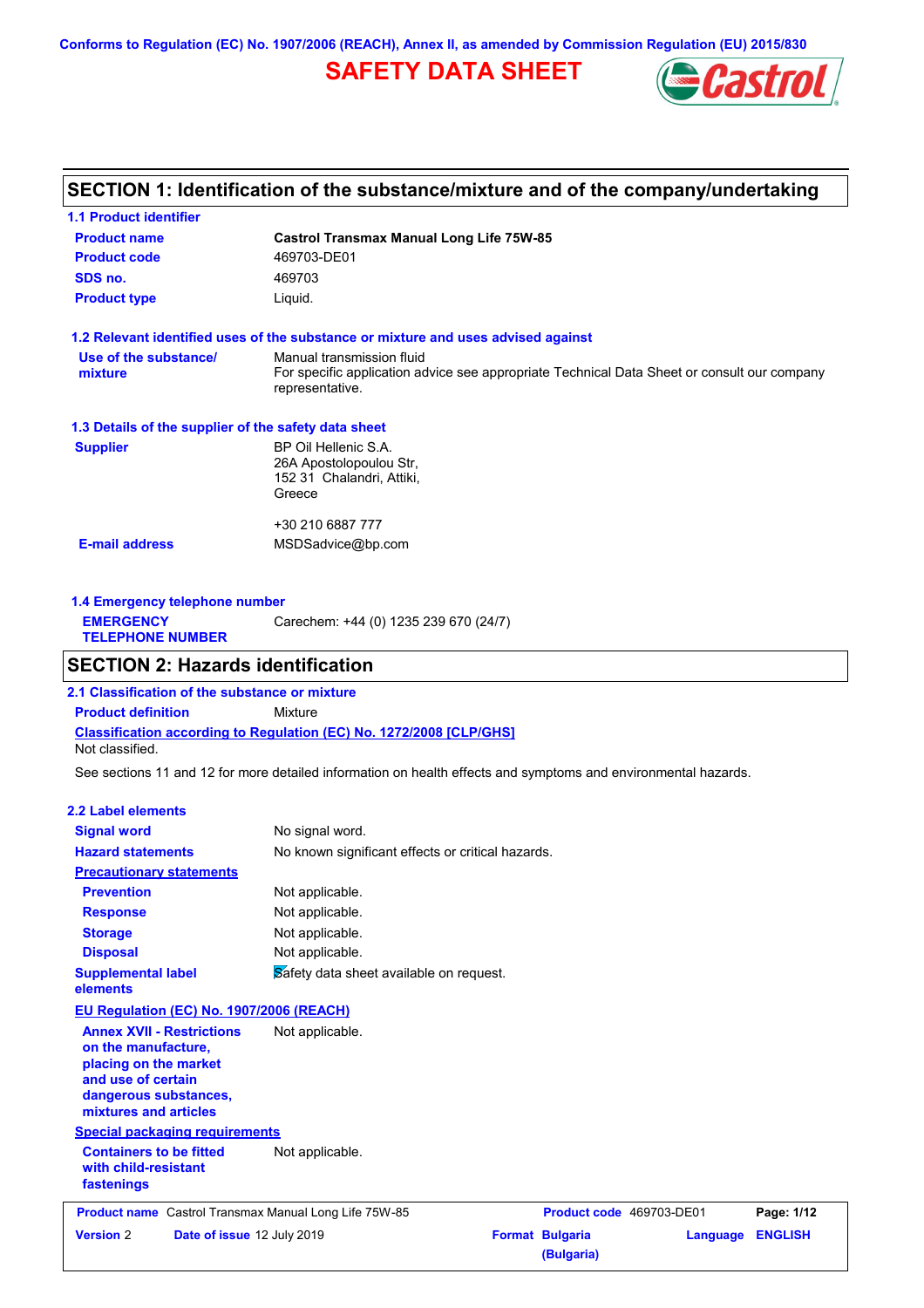### **SECTION 2: Hazards identification**

**Tactile warning of danger** Not applicable.

| 2.3 Other hazards                                                                                                        |                                                                                                               |
|--------------------------------------------------------------------------------------------------------------------------|---------------------------------------------------------------------------------------------------------------|
| <b>Results of PBT and vPvB</b><br>assessment                                                                             | Product does not meet the criteria for PBT or vPvB according to Regulation (EC) No. 1907/2006.<br>Annex XIII. |
| <b>Product meets the criteria</b><br>for PBT or vPvB according<br>to Regulation (EC) No.<br><b>1907/2006, Annex XIII</b> | This mixture does not contain any substances that are assessed to be a PBT or a vPvB.                         |
| Other hazards which do<br>not result in classification                                                                   | Defatting to the skin.                                                                                        |

### **SECTION 3: Composition/information on ingredients**

### **3.2 Mixtures**

Synthetic base stock. Proprietary performance additives. **Mixture Product definition**

| <b>Product/ingredient</b><br>name                             | <b>Identifiers</b>                                                                      | $\frac{9}{6}$ | <b>Regulation (EC) No.</b><br>1272/2008 [CLP] | <b>Type</b> |
|---------------------------------------------------------------|-----------------------------------------------------------------------------------------|---------------|-----------------------------------------------|-------------|
| 1-Decene, homopolymer,<br>hydrogenated                        | REACH #: 01-2119486452-34 ≥25 - ≤50<br>EC: 500-183-1<br>CAS: 68037-01-4                 |               | Asp. Tox. 1, H304                             | $[1]$       |
| Dec-1-ene, trimers, hydrogenated                              | REACH #: 01-2119493949-12 ≥25 - ≤50<br>$EC: 500-393-3$<br>CAS: 157707-86-3              |               | Asp. Tox. 1, H304                             | $[1]$       |
| Dec-1-ene, dimers, hydrogenated                               | REACH #: 01-2119493069-28<br>$EC: 500-228-5$<br>CAS: 68649-11-6                         | ≥10 - ≤25     | Acute Tox. 4, H332<br>Asp. Tox. 1, H304       | $[1]$       |
| Distillates (petroleum), hydrotreated<br>heavy paraffinic     | REACH #: 01-2119484627-25 ≤3<br>EC: 265-157-1<br>CAS: 64742-54-7<br>Index: 649-467-00-8 |               | Not classified.                               | $[2]$       |
| Distillates (petroleum), solvent-<br>dewaxed heavy paraffinic | REACH #: 01-2119471299-27<br>EC: 265-169-7<br>CAS: 64742-65-0<br>Index: 649-474-00-6    | ו≥ ≤          | Not classified.                               | $[2]$       |

**See Section 16 for the full text of the H statements declared above.**

#### Type

[1] Substance classified with a health or environmental hazard

[2] Substance with a workplace exposure limit

[3] Substance meets the criteria for PBT according to Regulation (EC) No. 1907/2006, Annex XIII

[4] Substance meets the criteria for vPvB according to Regulation (EC) No. 1907/2006, Annex XIII

[5] Substance of equivalent concern

[6] Additional disclosure due to company policy

Occupational exposure limits, if available, are listed in Section 8.

### **SECTION 4: First aid measures**

#### Do not induce vomiting unless directed to do so by medical personnel. Get medical attention if symptoms occur. In case of contact, immediately flush eyes with plenty of water for at least 15 minutes. Eyelids should be held away from the eyeball to ensure thorough rinsing. Check for and remove any contact lenses. Get medical attention. **4.1 Description of first aid measures** If inhaled, remove to fresh air. Get medical attention if symptoms occur. **Ingestion Inhalation Eye contact Protection of first-aiders** Mo action shall be taken involving any personal risk or without suitable training. It may be dangerous to the person providing aid to give mouth-to-mouth resuscitation. **Skin contact** Wash skin thoroughly with soap and water or use recognised skin cleanser. Remove contaminated clothing and shoes. Wash clothing before reuse. Clean shoes thoroughly before reuse. Get medical attention if irritation develops.

| <b>Product name</b> Castrol Transmax Manual Long Life 75W-85 |                                   | <b>Product code</b> 469703-DE01 |                        | Page: 2/12              |  |
|--------------------------------------------------------------|-----------------------------------|---------------------------------|------------------------|-------------------------|--|
| <b>Version</b> 2                                             | <b>Date of issue 12 July 2019</b> |                                 | <b>Format Bulgaria</b> | <b>Language ENGLISH</b> |  |
|                                                              |                                   |                                 | (Bulgaria)             |                         |  |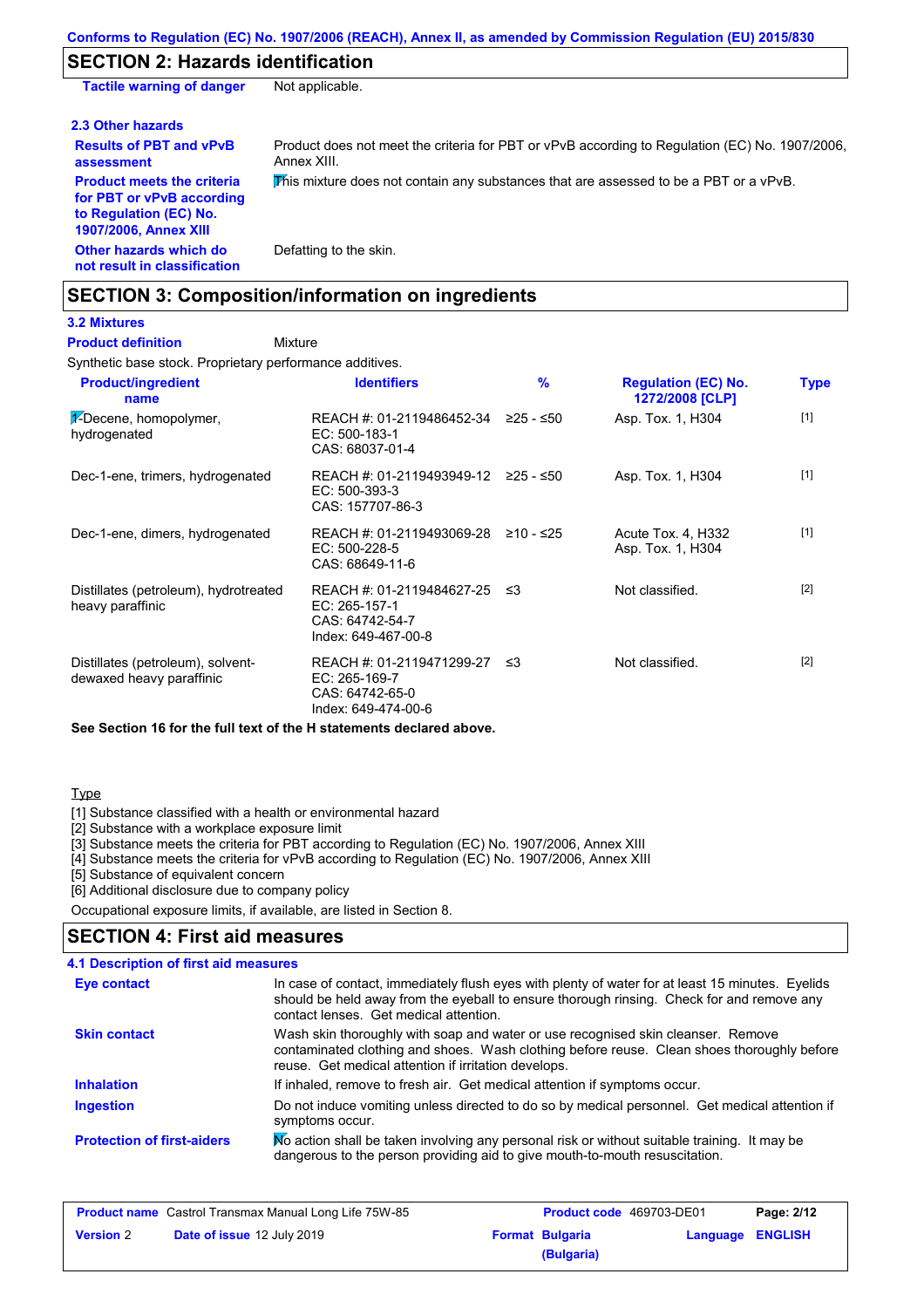### **SECTION 4: First aid measures**

#### **4.2 Most important symptoms and effects, both acute and delayed**

See Section 11 for more detailed information on health effects and symptoms.

### **Potential acute health effects**

| <b>Inhalation</b>   | Vapour inhalation under ambient conditions is not normally a problem due to low vapour<br>pressure.               |
|---------------------|-------------------------------------------------------------------------------------------------------------------|
| <b>Ingestion</b>    | No known significant effects or critical hazards.                                                                 |
| <b>Skin contact</b> | Defatting to the skin. May cause skin dryness and irritation.                                                     |
| Eye contact         | No known significant effects or critical hazards.                                                                 |
|                     | Delayed and immediate effects as well as chronic effects from short and long-term exposure                        |
| <b>Inhalation</b>   | Overexposure to the inhalation of airborne droplets or aerosols may cause irritation of the<br>respiratory tract. |
| Ingestion           | Ingestion of large quantities may cause nausea and diarrhoea.                                                     |
| <b>Skin contact</b> | Prolonged or repeated contact can defat the skin and lead to irritation and/or dermatitis.                        |
| Eye contact         | Potential risk of transient stinging or redness if accidental eye contact occurs.                                 |

#### **4.3 Indication of any immediate medical attention and special treatment needed**

**Notes to physician** Treatment should in general be symptomatic and directed to relieving any effects.

# **SECTION 5: Firefighting measures**

| 5.1 Extinguishing media                                   |                                                                                                                                                                                                                                                                                                                                                                   |
|-----------------------------------------------------------|-------------------------------------------------------------------------------------------------------------------------------------------------------------------------------------------------------------------------------------------------------------------------------------------------------------------------------------------------------------------|
| <b>Suitable extinguishing</b><br>media                    | In case of fire, use foam, dry chemical or carbon dioxide extinguisher or spray.                                                                                                                                                                                                                                                                                  |
| <b>Unsuitable extinguishing</b><br>media                  | Do not use water jet. The use of a water jet may cause the fire to spread by splashing the<br>burning product.                                                                                                                                                                                                                                                    |
| 5.2 Special hazards arising from the substance or mixture |                                                                                                                                                                                                                                                                                                                                                                   |
| <b>Hazards from the</b><br>substance or mixture           | In a fire or if heated, a pressure increase will occur and the container may burst.                                                                                                                                                                                                                                                                               |
| <b>Hazardous combustion</b><br>products                   | Combustion products may include the following:<br>carbon oxides (CO, CO <sub>2</sub> ) (carbon monoxide, carbon dioxide)                                                                                                                                                                                                                                          |
| 5.3 Advice for firefighters                               |                                                                                                                                                                                                                                                                                                                                                                   |
| <b>Special precautions for</b><br>fire-fighters           | No action shall be taken involving any personal risk or without suitable training. Promptly<br>isolate the scene by removing all persons from the vicinity of the incident if there is a fire.                                                                                                                                                                    |
| <b>Special protective</b><br>equipment for fire-fighters  | Fire-fighters should wear appropriate protective equipment and self-contained breathing<br>apparatus (SCBA) with a full face-piece operated in positive pressure mode. Clothing for fire-<br>fighters (including helmets, protective boots and gloves) conforming to European standard EN<br>469 will provide a basic level of protection for chemical incidents. |

### **SECTION 6: Accidental release measures**

#### **6.1 Personal precautions, protective equipment and emergency procedures**

| For non-emergency<br>personnel                           | No action shall be taken involving any personal risk or without suitable training. Evacuate<br>surrounding areas. Keep unnecessary and unprotected personnel from entering. Do not touch<br>or walk through spilt material. Floors may be slippery; use care to avoid falling. Put on<br>appropriate personal protective equipment.                                                  |
|----------------------------------------------------------|--------------------------------------------------------------------------------------------------------------------------------------------------------------------------------------------------------------------------------------------------------------------------------------------------------------------------------------------------------------------------------------|
| For emergency responders                                 | Entry into a confined space or poorly ventilated area contaminated with vapour, mist or fume is<br>extremely hazardous without the correct respiratory protective equipment and a safe system of<br>work. Wear self-contained breathing apparatus. Wear a suitable chemical protective suit.<br>Chemical resistant boots. See also the information in "For non-emergency personnel". |
| <b>6.2 Environmental</b><br><b>precautions</b>           | Avoid dispersal of spilt material and runoff and contact with soil, waterways, drains and sewers.<br>Inform the relevant authorities if the product has caused environmental pollution (sewers,<br>waterways, soil or air).                                                                                                                                                          |
| 6.3 Methods and material for containment and cleaning up |                                                                                                                                                                                                                                                                                                                                                                                      |

**Small spill**

Stop leak if without risk. Move containers from spill area. Absorb with an inert material and place in an appropriate waste disposal container. Dispose of via a licensed waste disposal contractor.

| <b>Product name</b> Castrol Transmax Manual Long Life 75W-85 |                            | <b>Product code</b> 469703-DE01 |                        | Page: 3/12       |  |
|--------------------------------------------------------------|----------------------------|---------------------------------|------------------------|------------------|--|
| <b>Version 2</b>                                             | Date of issue 12 July 2019 |                                 | <b>Format Bulgaria</b> | Language ENGLISH |  |
|                                                              |                            |                                 | (Bulgaria)             |                  |  |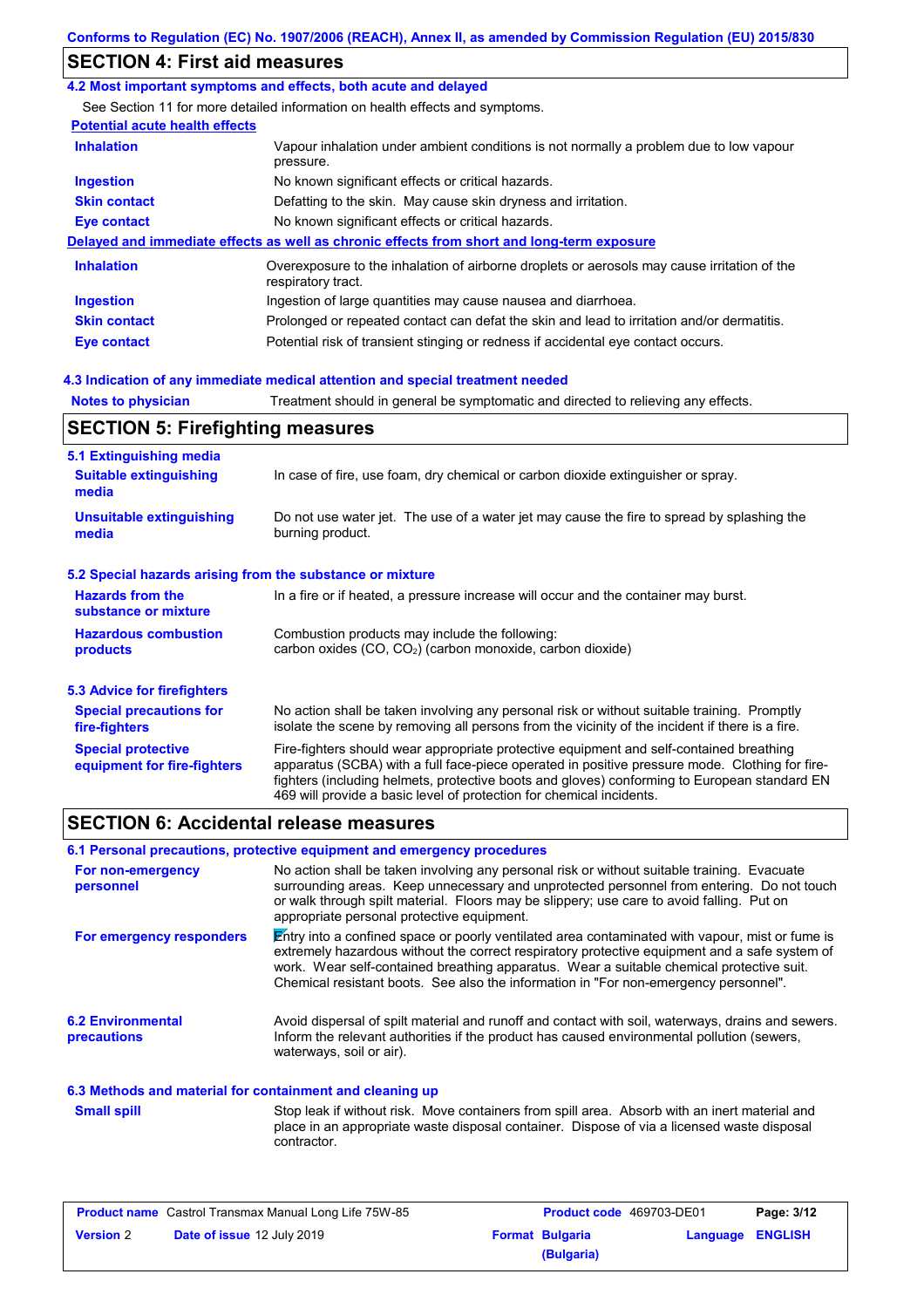### **SECTION 6: Accidental release measures**

| Large spill                               | Stop leak if without risk. Move containers from spill area. Prevent entry into sewers, water<br>courses, basements or confined areas. Contain and collect spillage with non-combustible,<br>absorbent material e.g. sand, earth, vermiculite or diatomaceous earth and place in container<br>for disposal according to local regulations. Dispose of via a licensed waste disposal contractor. |
|-------------------------------------------|------------------------------------------------------------------------------------------------------------------------------------------------------------------------------------------------------------------------------------------------------------------------------------------------------------------------------------------------------------------------------------------------|
| 6.4 Reference to other<br><b>sections</b> | See Section 1 for emergency contact information.<br>See Section 5 for firefighting measures.<br>See Section 8 for information on appropriate personal protective equipment.<br>See Section 12 for environmental precautions.<br>See Section 13 for additional waste treatment information.                                                                                                     |

### **SECTION 7: Handling and storage**

| 7.1 Precautions for safe handling                                                    |                                                                                                                                                                                                                                                                                                                                                                                                                                                                                          |
|--------------------------------------------------------------------------------------|------------------------------------------------------------------------------------------------------------------------------------------------------------------------------------------------------------------------------------------------------------------------------------------------------------------------------------------------------------------------------------------------------------------------------------------------------------------------------------------|
| <b>Protective measures</b>                                                           | Put on appropriate personal protective equipment.                                                                                                                                                                                                                                                                                                                                                                                                                                        |
| <b>Advice on general</b><br>occupational hygiene                                     | Eating, drinking and smoking should be prohibited in areas where this material is handled.<br>stored and processed. Wash thoroughly after handling. Remove contaminated clothing and<br>protective equipment before entering eating areas. See also Section 8 for additional<br>information on hygiene measures.                                                                                                                                                                         |
| <b>7.2 Conditions for safe</b><br>storage, including any<br><i>incompatibilities</i> | Store in accordance with local requiations. Store in a dry, cool and well-ventilated area, away<br>from incompatible materials (see Section 10). Keep away from heat and direct sunlight. Keep<br>container tightly closed and sealed until ready for use. Containers that have been opened must<br>be carefully resealed and kept upright to prevent leakage. Store and use only in equipment/<br>containers designed for use with this product. Do not store in unlabelled containers. |
| Not suitable                                                                         | Prolonged exposure to elevated temperature.                                                                                                                                                                                                                                                                                                                                                                                                                                              |
| 7.3 Specific end use(s)                                                              |                                                                                                                                                                                                                                                                                                                                                                                                                                                                                          |
| <b>Recommendations</b>                                                               | See section 1.2 and Exposure scenarios in annex, if applicable.                                                                                                                                                                                                                                                                                                                                                                                                                          |

### **SECTION 8: Exposure controls/personal protection**

#### **Product/ingredient name Exposure limit values Recommended monitoring procedures** If this product contains ingredients with exposure limits, personal, workplace atmosphere or biological monitoring may be required to determine the effectiveness of the ventilation or other control measures and/or the necessity to use respiratory protective equipment. Reference should be made to monitoring standards, such as the following: European Standard EN 689 Distillates (petroleum), hydrotreated heavy paraffinic **Minister of Labour and Social Affairs and the Minister of Health (Bulgaria).** Limit value 8 hours: 5 mg/m<sup>3</sup> 8 hours. Issued/Revised: 12/2006 Distillates (petroleum), solvent-dewaxed heavy paraffinic **Minister of Labour and Social Affairs and the Minister of Health (Bulgaria).** Limit value 8 hours: 5 mg/m<sup>3</sup> 8 hours. Issued/Revised: 12/2006 **8.1 Control parameters** Whilst specific OELs for certain components may be shown in this section, other components may be present in any mist, vapour or dust produced. Therefore, the specific OELs may not be applicable to the product as a whole and are provided for guidance only. **Occupational exposure limits** No exposure limit value known.

(Workplace atmospheres - Guidance for the assessment of exposure by inhalation to chemical agents for comparison with limit values and measurement strategy) European Standard EN 14042 (Workplace atmospheres - Guide for the application and use of procedures for the assessment of exposure to chemical and biological agents) European Standard EN 482 (Workplace atmospheres - General requirements for the performance of procedures for the measurement of chemical agents) Reference to national guidance documents for methods for the determination of hazardous substances will also be required.

#### **Derived No Effect Level**

No DNELs/DMELs available.

#### **Predicted No Effect Concentration**

No PNECs available

#### **8.2 Exposure controls**

| <b>Product name</b> Castrol Transmax Manual Long Life 75W-85 |                                   | <b>Product code</b> 469703-DE01 |                        | Page: 4/12              |  |
|--------------------------------------------------------------|-----------------------------------|---------------------------------|------------------------|-------------------------|--|
| <b>Version 2</b>                                             | <b>Date of issue 12 July 2019</b> |                                 | <b>Format Bulgaria</b> | <b>Language ENGLISH</b> |  |
|                                                              |                                   |                                 | (Bulgaria)             |                         |  |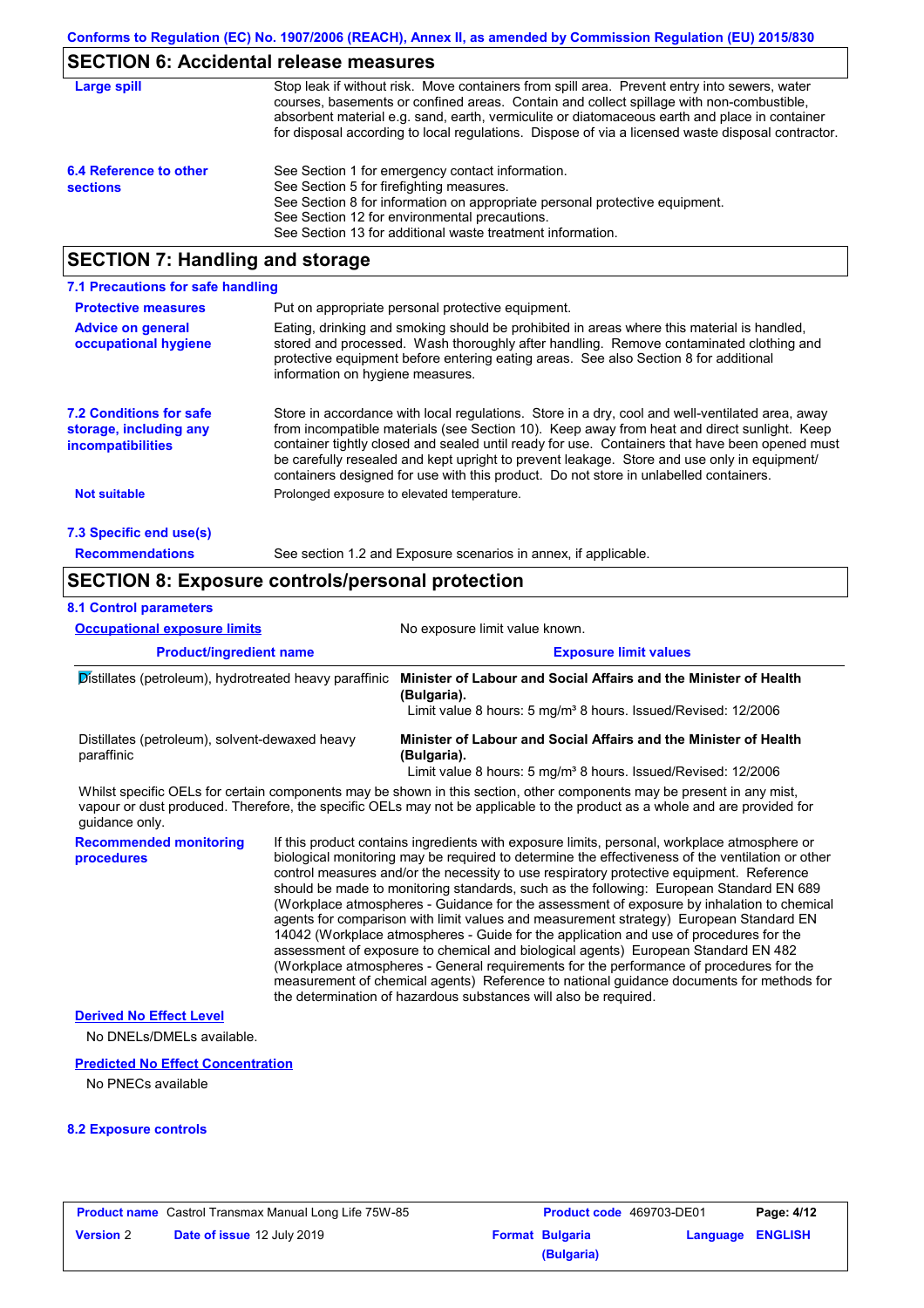# **SECTION 8: Exposure controls/personal protection**

| <b>Appropriate engineering</b><br>controls<br><b>Individual protection measures</b><br><b>Hygiene measures</b> | Provide exhaust ventilation or other engineering controls to keep the relevant airborne<br>concentrations below their respective occupational exposure limits.<br>All activities involving chemicals should be assessed for their risks to health, to ensure<br>exposures are adequately controlled. Personal protective equipment should only be considered<br>after other forms of control measures (e.g. engineering controls) have been suitably evaluated.<br>Personal protective equipment should conform to appropriate standards, be suitable for use, be<br>kept in good condition and properly maintained.<br>Your supplier of personal protective equipment should be consulted for advice on selection and<br>appropriate standards. For further information contact your national organisation for standards.<br>The final choice of protective equipment will depend upon a risk assessment. It is important to<br>ensure that all items of personal protective equipment are compatible.<br>Wash hands, forearms and face thoroughly after handling chemical products, before eating,<br>smoking and using the lavatory and at the end of the working period. Ensure that eyewash<br>stations and safety showers are close to the workstation location. |
|----------------------------------------------------------------------------------------------------------------|------------------------------------------------------------------------------------------------------------------------------------------------------------------------------------------------------------------------------------------------------------------------------------------------------------------------------------------------------------------------------------------------------------------------------------------------------------------------------------------------------------------------------------------------------------------------------------------------------------------------------------------------------------------------------------------------------------------------------------------------------------------------------------------------------------------------------------------------------------------------------------------------------------------------------------------------------------------------------------------------------------------------------------------------------------------------------------------------------------------------------------------------------------------------------------------------------------------------------------------------------------------------|
| <b>Respiratory protection</b>                                                                                  | In case of insufficient ventilation, wear suitable respiratory equipment.<br>The correct choice of respiratory protection depends upon the chemicals being handled, the<br>conditions of work and use, and the condition of the respiratory equipment. Safety procedures<br>should be developed for each intended application. Respiratory protection equipment should<br>therefore be chosen in consultation with the supplier/manufacturer and with a full assessment<br>of the working conditions.                                                                                                                                                                                                                                                                                                                                                                                                                                                                                                                                                                                                                                                                                                                                                                  |
| <b>Eye/face protection</b>                                                                                     | Safety glasses with side shields.                                                                                                                                                                                                                                                                                                                                                                                                                                                                                                                                                                                                                                                                                                                                                                                                                                                                                                                                                                                                                                                                                                                                                                                                                                      |
| <b>Skin protection</b><br><b>Hand protection</b>                                                               | <b>General Information:</b>                                                                                                                                                                                                                                                                                                                                                                                                                                                                                                                                                                                                                                                                                                                                                                                                                                                                                                                                                                                                                                                                                                                                                                                                                                            |
|                                                                                                                | Because specific work environments and material handling practices vary, safety procedures<br>should be developed for each intended application. The correct choice of protective gloves<br>depends upon the chemicals being handled, and the conditions of work and use. Most gloves<br>provide protection for only a limited time before they must be discarded and replaced (even the<br>best chemically resistant gloves will break down after repeated chemical exposures).                                                                                                                                                                                                                                                                                                                                                                                                                                                                                                                                                                                                                                                                                                                                                                                       |
|                                                                                                                | Gloves should be chosen in consultation with the supplier / manufacturer and taking account of<br>a full assessment of the working conditions.                                                                                                                                                                                                                                                                                                                                                                                                                                                                                                                                                                                                                                                                                                                                                                                                                                                                                                                                                                                                                                                                                                                         |
|                                                                                                                | Recommended: Nitrile gloves.<br><b>Breakthrough time:</b>                                                                                                                                                                                                                                                                                                                                                                                                                                                                                                                                                                                                                                                                                                                                                                                                                                                                                                                                                                                                                                                                                                                                                                                                              |
|                                                                                                                | Breakthrough time data are generated by glove manufacturers under laboratory test conditions<br>and represent how long a glove can be expected to provide effective permeation resistance. It<br>is important when following breakthrough time recommendations that actual workplace<br>conditions are taken into account. Always consult with your glove supplier for up-to-date<br>technical information on breakthrough times for the recommended glove type.<br>Our recommendations on the selection of gloves are as follows:                                                                                                                                                                                                                                                                                                                                                                                                                                                                                                                                                                                                                                                                                                                                     |
|                                                                                                                | Continuous contact:                                                                                                                                                                                                                                                                                                                                                                                                                                                                                                                                                                                                                                                                                                                                                                                                                                                                                                                                                                                                                                                                                                                                                                                                                                                    |
|                                                                                                                | Gloves with a minimum breakthrough time of 240 minutes, or >480 minutes if suitable gloves<br>can be obtained.<br>If suitable gloves are not available to offer that level of protection, gloves with shorter<br>breakthrough times may be acceptable as long as appropriate glove maintenance and<br>replacement regimes are determined and adhered to.                                                                                                                                                                                                                                                                                                                                                                                                                                                                                                                                                                                                                                                                                                                                                                                                                                                                                                               |
|                                                                                                                | Short-term / splash protection:                                                                                                                                                                                                                                                                                                                                                                                                                                                                                                                                                                                                                                                                                                                                                                                                                                                                                                                                                                                                                                                                                                                                                                                                                                        |
|                                                                                                                | Recommended breakthrough times as above.<br>It is recognised that for short-term, transient exposures, gloves with shorter breakthrough times<br>may commonly be used. Therefore, appropriate maintenance and replacement regimes must<br>be determined and rigorously followed.                                                                                                                                                                                                                                                                                                                                                                                                                                                                                                                                                                                                                                                                                                                                                                                                                                                                                                                                                                                       |
|                                                                                                                | <b>Glove Thickness:</b>                                                                                                                                                                                                                                                                                                                                                                                                                                                                                                                                                                                                                                                                                                                                                                                                                                                                                                                                                                                                                                                                                                                                                                                                                                                |
|                                                                                                                | For general applications, we recommend gloves with a thickness typically greater than 0.35 mm.                                                                                                                                                                                                                                                                                                                                                                                                                                                                                                                                                                                                                                                                                                                                                                                                                                                                                                                                                                                                                                                                                                                                                                         |
|                                                                                                                | It should be emphasised that glove thickness is not necessarily a good predictor of glove<br>resistance to a specific chemical, as the permeation efficiency of the glove will be dependent<br>on the exact composition of the glove material. Therefore, glove selection should also be based<br>on consideration of the task requirements and knowledge of breakthrough times.<br>Glove thickness may also vary depending on the glove manufacturer, the glove type and the<br>glove model. Therefore, the manufacturers' technical data should always be taken into account<br>to ensure selection of the most appropriate glove for the task.                                                                                                                                                                                                                                                                                                                                                                                                                                                                                                                                                                                                                      |

|                  | <b>Product name</b> Castrol Transmax Manual Long Life 75W-85 | <b>Product code</b> 469703-DE01 |                  | Page: 5/12 |
|------------------|--------------------------------------------------------------|---------------------------------|------------------|------------|
| <b>Version</b> 2 | <b>Date of issue 12 July 2019</b>                            | <b>Format Bulgaria</b>          | Language ENGLISH |            |
|                  |                                                              | (Bulgaria)                      |                  |            |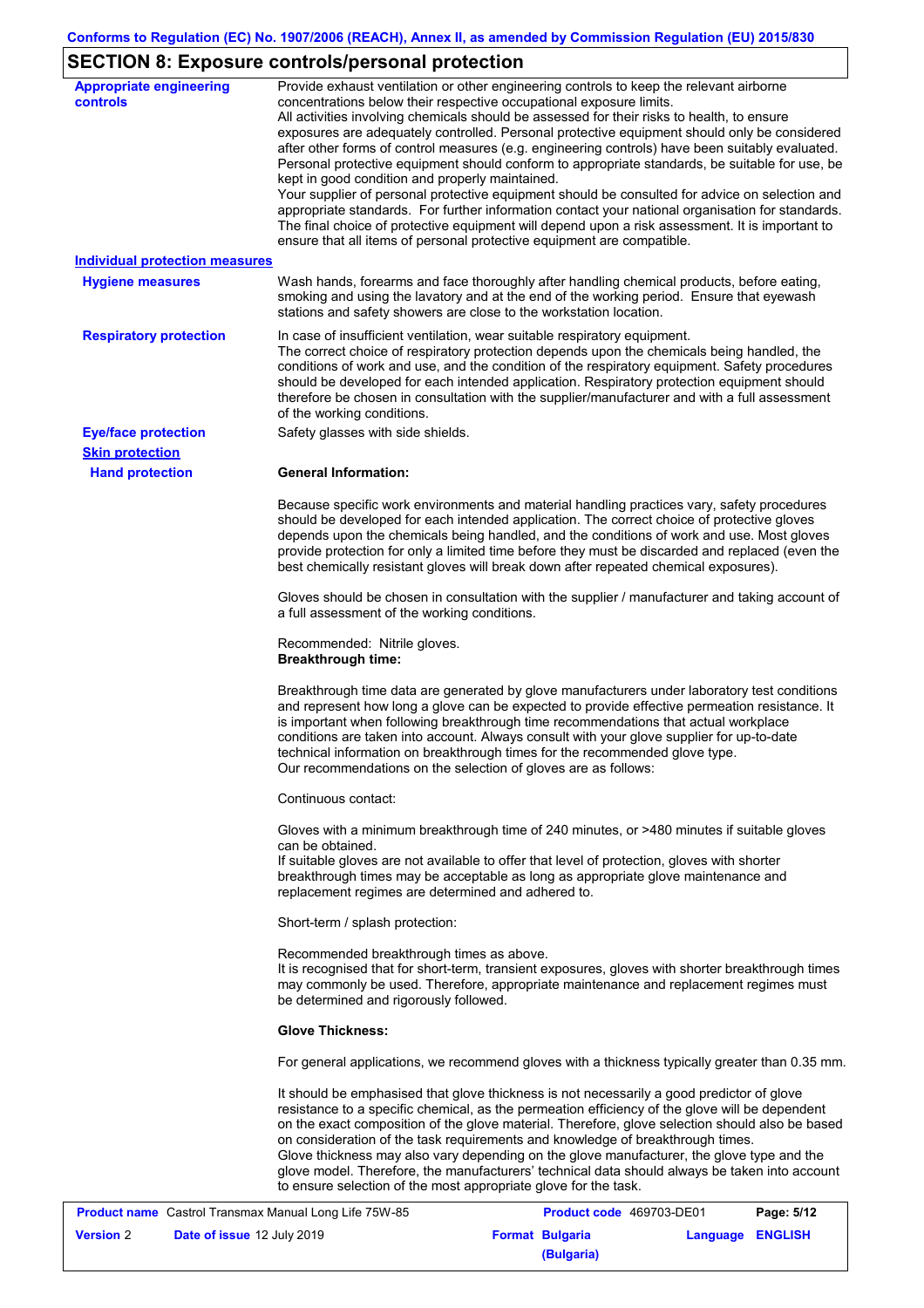## **SECTION 8: Exposure controls/personal protection**

|                                           | Note: Depending on the activity being conducted, gloves of varying thickness may be required<br>for specific tasks. For example:                                                                                                                                                                                                                                                                                                                                                                                                                                                                                                                                                      |
|-------------------------------------------|---------------------------------------------------------------------------------------------------------------------------------------------------------------------------------------------------------------------------------------------------------------------------------------------------------------------------------------------------------------------------------------------------------------------------------------------------------------------------------------------------------------------------------------------------------------------------------------------------------------------------------------------------------------------------------------|
|                                           | • Thinner gloves (down to 0.1 mm or less) may be required where a high degree of manual<br>dexterity is needed. However, these gloves are only likely to give short duration protection and<br>would normally be just for single use applications, then disposed of.                                                                                                                                                                                                                                                                                                                                                                                                                  |
|                                           | • Thicker gloves (up to 3 mm or more) may be required where there is a mechanical (as well<br>as a chemical) risk i.e. where there is abrasion or puncture potential.                                                                                                                                                                                                                                                                                                                                                                                                                                                                                                                 |
| <b>Skin and body</b>                      | Use of protective clothing is good industrial practice.<br>Personal protective equipment for the body should be selected based on the task being<br>performed and the risks involved and should be approved by a specialist before handling this<br>product.<br>Cotton or polyester/cotton overalls will only provide protection against light superficial<br>contamination that will not soak through to the skin. Overalls should be laundered on a regular<br>basis. When the risk of skin exposure is high (e.g. when cleaning up spillages or if there is a<br>risk of splashing) then chemical resistant aprons and/or impervious chemical suits and boots<br>will be required. |
| <b>Refer to standards:</b>                | Respiratory protection: EN 529<br>Gloves: EN 420, EN 374<br>Eye protection: EN 166<br>Filtering half-mask: EN 149<br>Filtering half-mask with valve: EN 405<br>Half-mask: EN 140 plus filter<br>Full-face mask: EN 136 plus filter<br>Particulate filters: EN 143<br>Gas/combined filters: EN 14387                                                                                                                                                                                                                                                                                                                                                                                   |
| <b>Environmental exposure</b><br>controls | Emissions from ventilation or work process equipment should be checked to ensure they<br>comply with the requirements of environmental protection legislation. In some cases, fume<br>scrubbers, filters or engineering modifications to the process equipment will be necessary to<br>reduce emissions to acceptable levels.                                                                                                                                                                                                                                                                                                                                                         |

### **SECTION 9: Physical and chemical properties**

| 9.1 Information on basic physical and chemical properties |                                                                                                                                        |
|-----------------------------------------------------------|----------------------------------------------------------------------------------------------------------------------------------------|
| <b>Appearance</b>                                         |                                                                                                                                        |
| <b>Physical state</b>                                     | Liquid.                                                                                                                                |
| <b>Colour</b>                                             | Brown.                                                                                                                                 |
| Odour                                                     | Not available.                                                                                                                         |
| <b>Odour threshold</b>                                    | Not available.                                                                                                                         |
| pH                                                        | Not available.                                                                                                                         |
| <b>Melting point/freezing point</b>                       | Not available.                                                                                                                         |
| Initial boiling point and boiling<br>range                | Not available.                                                                                                                         |
| <b>Pour point</b>                                         | $-60 °C$                                                                                                                               |
| <b>Flash point</b>                                        | Open cup: >200°C (>392°F) [Cleveland.]                                                                                                 |
| <b>Evaporation rate</b>                                   | Not available.                                                                                                                         |
| <b>Flammability (solid, gas)</b>                          | Not available.                                                                                                                         |
| <b>Upper/lower flammability or</b><br>explosive limits    | Not available.                                                                                                                         |
| <b>Vapour pressure</b>                                    | Not available.                                                                                                                         |
| <b>Vapour density</b>                                     | Not available.                                                                                                                         |
| <b>Relative density</b>                                   | Not available.                                                                                                                         |
| <b>Density</b>                                            | <1000 kg/m <sup>3</sup> (<1 g/cm <sup>3</sup> ) at 15 <sup>°</sup> C                                                                   |
| <b>Solubility(ies)</b>                                    | insoluble in water.                                                                                                                    |
| <b>Partition coefficient: n-octanol/</b><br>water         | >3                                                                                                                                     |
| <b>Auto-ignition temperature</b>                          | Not available.                                                                                                                         |
| <b>Decomposition temperature</b>                          | Not available.                                                                                                                         |
| <b>Viscosity</b>                                          | Kinematic: 64.6 mm <sup>2</sup> /s (64.6 cSt) at 40 $^{\circ}$ C<br>Kinematic: 11.5 to 12 mm <sup>2</sup> /s (11.5 to 12 cSt) at 100°C |
| Product name Castrol Transmax Manual Long Life 75W-85     | Product code 469703-DE01<br>Page: 6/12                                                                                                 |
| <b>Version 2</b><br>Date of issue 12 July 2019            | <b>Format Bulgaria</b><br><b>ENGLISH</b><br>Language                                                                                   |
|                                                           | (Bulgaria)                                                                                                                             |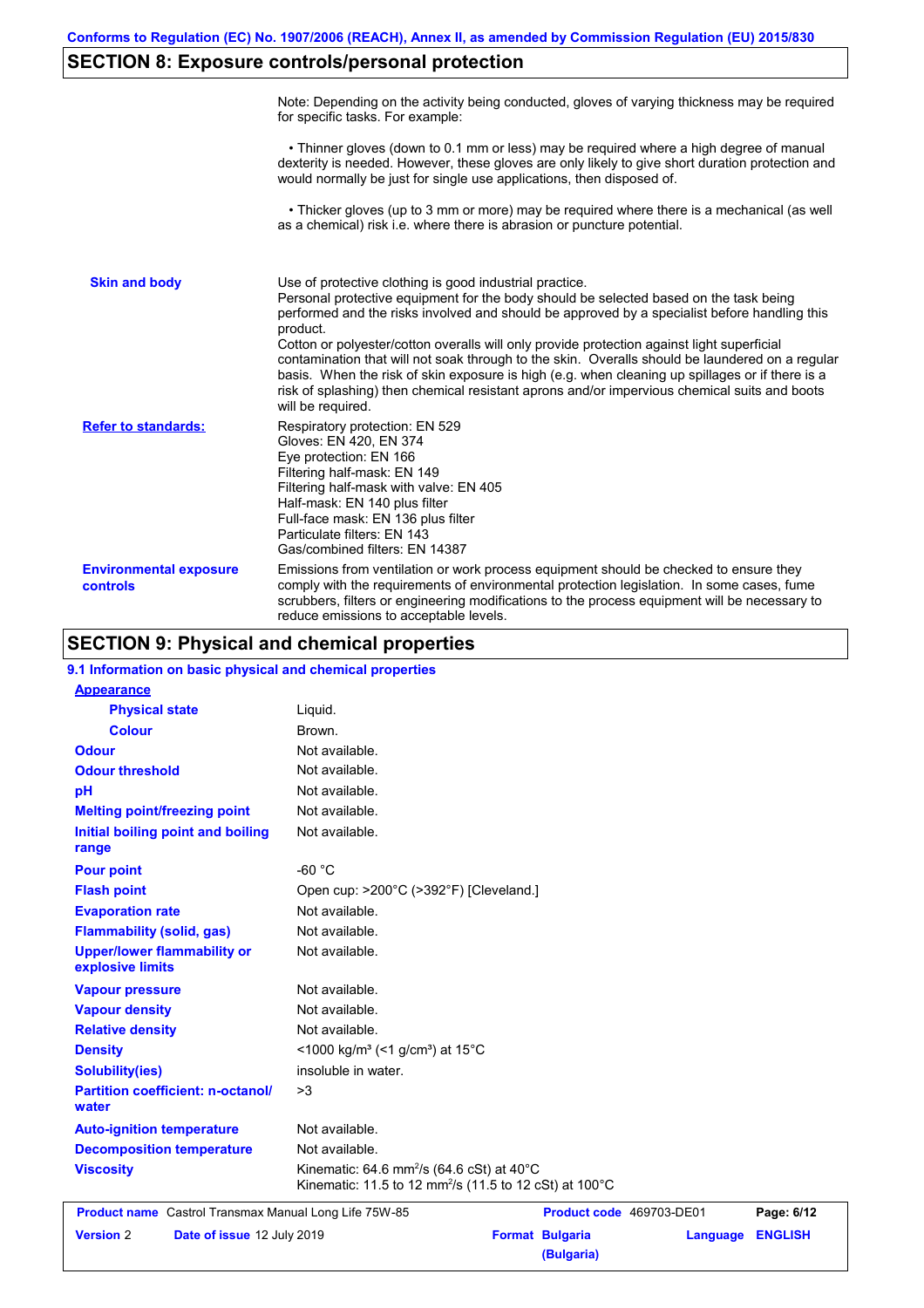# **SECTION 9: Physical and chemical properties**

| <b>Explosive properties</b> | Not available. |
|-----------------------------|----------------|
| <b>Oxidising properties</b> | Not available. |

#### **9.2 Other information**

No additional information.

### **SECTION 10: Stability and reactivity**

| <b>10.1 Reactivity</b>                            | No specific test data available for this product. Refer to Conditions to avoid and Incompatible<br>materials for additional information.                                |
|---------------------------------------------------|-------------------------------------------------------------------------------------------------------------------------------------------------------------------------|
| <b>10.2 Chemical stability</b>                    | The product is stable.                                                                                                                                                  |
| <b>10.3 Possibility of</b><br>hazardous reactions | Under normal conditions of storage and use, hazardous reactions will not occur.<br>Under normal conditions of storage and use, hazardous polymerisation will not occur. |
| <b>10.4 Conditions to avoid</b>                   | Avoid all possible sources of ignition (spark or flame).                                                                                                                |
| <b>10.5 Incompatible materials</b>                | Reactive or incompatible with the following materials: oxidising materials.                                                                                             |
| <b>10.6 Hazardous</b><br>decomposition products   | Under normal conditions of storage and use, hazardous decomposition products should not be<br>produced.                                                                 |
|                                                   |                                                                                                                                                                         |

### **SECTION 11: Toxicological information**

#### **11.1 Information on toxicological effects**

#### **Acute toxicity estimates**

| <b>Product/ingredient name</b>                                                             |                                                                                                                             | Oral (mg/<br>kg) | <b>Dermal</b><br>(mg/kg) | <b>Inhalation</b><br>(gases)<br>(ppm) | <b>Inhalation</b><br>(vapours)<br>(mg/l) | <b>Inhalation</b><br>(dusts<br>and mists)<br>(mg/l) |
|--------------------------------------------------------------------------------------------|-----------------------------------------------------------------------------------------------------------------------------|------------------|--------------------------|---------------------------------------|------------------------------------------|-----------------------------------------------------|
| Castrol Transmax Manual Long Life 75W-85<br>Dec-1-ene, dimers, hydrogenated                |                                                                                                                             | N/A<br>N/A       | N/A<br>N/A               | N/A<br>N/A                            | N/A<br>N/A                               | 15<br>1.5                                           |
| <b>Information on likely</b><br>routes of exposure                                         | Routes of entry anticipated: Dermal, Inhalation.                                                                            |                  |                          |                                       |                                          |                                                     |
| <b>Potential acute health effects</b>                                                      |                                                                                                                             |                  |                          |                                       |                                          |                                                     |
| <b>Inhalation</b>                                                                          | Vapour inhalation under ambient conditions is not normally a problem due to low vapour<br>pressure.                         |                  |                          |                                       |                                          |                                                     |
| <b>Ingestion</b>                                                                           | No known significant effects or critical hazards.                                                                           |                  |                          |                                       |                                          |                                                     |
| <b>Skin contact</b>                                                                        | Defatting to the skin. May cause skin dryness and irritation.                                                               |                  |                          |                                       |                                          |                                                     |
| Eye contact                                                                                | No known significant effects or critical hazards.                                                                           |                  |                          |                                       |                                          |                                                     |
| <b>Symptoms related to the physical, chemical and toxicological characteristics</b>        |                                                                                                                             |                  |                          |                                       |                                          |                                                     |
| <b>Inhalation</b>                                                                          | May be harmful by inhalation if exposure to vapour, mists or fumes resulting from thermal<br>decomposition products occurs. |                  |                          |                                       |                                          |                                                     |
| <b>Ingestion</b>                                                                           | No specific data.                                                                                                           |                  |                          |                                       |                                          |                                                     |
| <b>Skin contact</b>                                                                        | Adverse symptoms may include the following:<br>irritation<br>dryness<br>cracking                                            |                  |                          |                                       |                                          |                                                     |
| <b>Eye contact</b>                                                                         | No specific data.                                                                                                           |                  |                          |                                       |                                          |                                                     |
| Delayed and immediate effects as well as chronic effects from short and long-term exposure |                                                                                                                             |                  |                          |                                       |                                          |                                                     |
| <b>Inhalation</b>                                                                          | Overexposure to the inhalation of airborne droplets or aerosols may cause irritation of the<br>respiratory tract.           |                  |                          |                                       |                                          |                                                     |
| <b>Ingestion</b>                                                                           | Ingestion of large quantities may cause nausea and diarrhoea.                                                               |                  |                          |                                       |                                          |                                                     |
| <b>Skin contact</b>                                                                        | Prolonged or repeated contact can defat the skin and lead to irritation and/or dermatitis.                                  |                  |                          |                                       |                                          |                                                     |
| Eye contact                                                                                | Potential risk of transient stinging or redness if accidental eye contact occurs.                                           |                  |                          |                                       |                                          |                                                     |
| <b>Potential chronic health effects</b>                                                    |                                                                                                                             |                  |                          |                                       |                                          |                                                     |
| <b>General</b>                                                                             | No known significant effects or critical hazards.                                                                           |                  |                          |                                       |                                          |                                                     |
| <b>Carcinogenicity</b>                                                                     | No known significant effects or critical hazards.                                                                           |                  |                          |                                       |                                          |                                                     |
| <b>Mutagenicity</b>                                                                        | No known significant effects or critical hazards.                                                                           |                  |                          |                                       |                                          |                                                     |
| <b>Developmental effects</b>                                                               | No known significant effects or critical hazards.                                                                           |                  |                          |                                       |                                          |                                                     |
| <b>Product name</b> Castrol Transmax Manual Long Life 75W-85                               |                                                                                                                             |                  |                          | <b>Product code</b> 469703-DE01       |                                          | Page: 7/12                                          |
| <b>Version 2</b><br>Date of issue 12 July 2019                                             |                                                                                                                             |                  | <b>Format Bulgaria</b>   | (Bulgaria)                            |                                          | <b>ENGLISH</b><br>Language                          |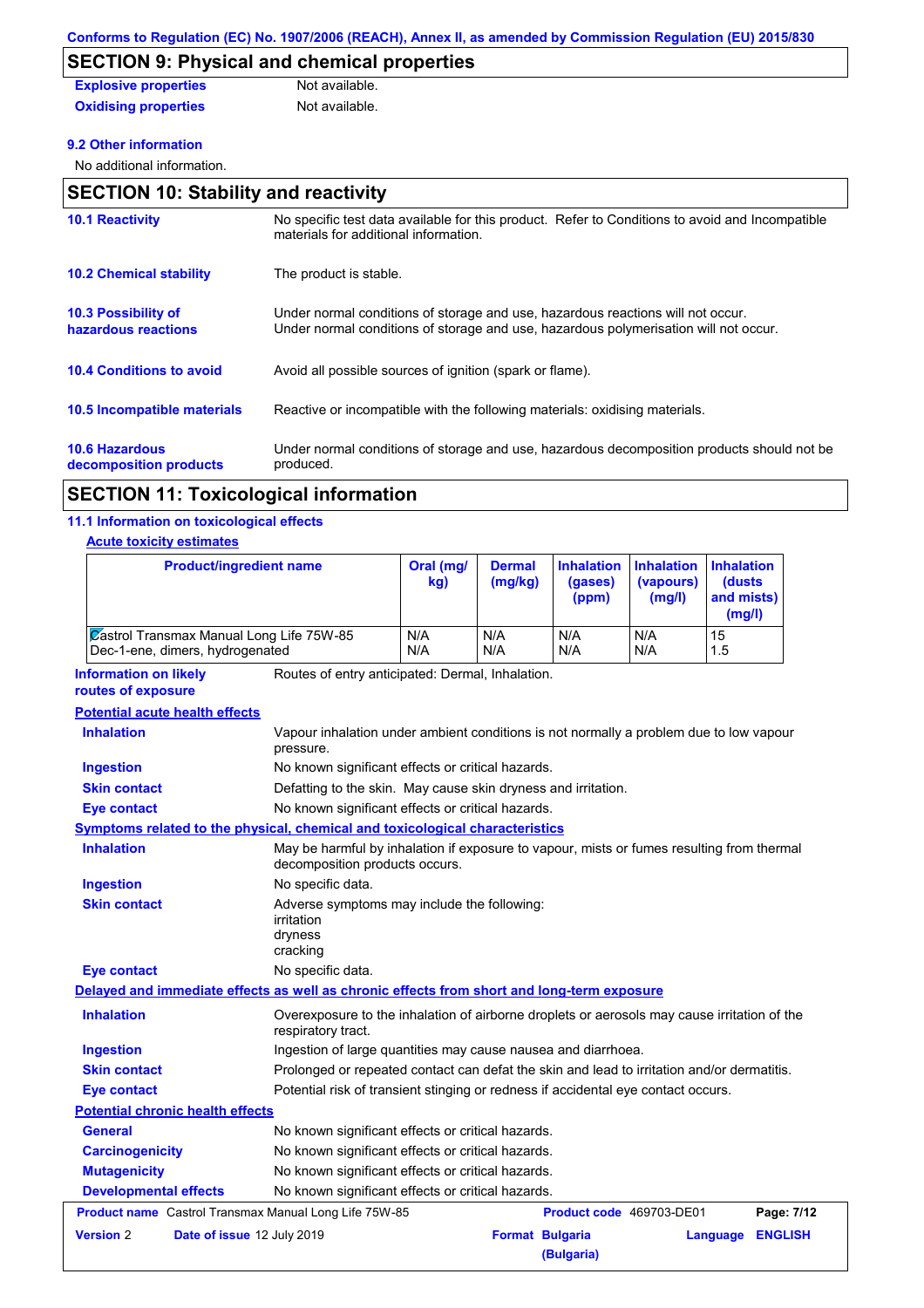### **SECTION 11: Toxicological information**

**Fertility effects** No known significant effects or critical hazards.

### **SECTION 12: Ecological information**

#### **12.1 Toxicity**

**Environmental hazards** Not classified as dangerous

#### **12.2 Persistence and degradability**

Not expected to be rapidly degradable.

#### **12.3 Bioaccumulative potential**

This product is not expected to bioaccumulate through food chains in the environment.

| <b>12.4 Mobility in soil</b>                                  |                                                                      |
|---------------------------------------------------------------|----------------------------------------------------------------------|
| <b>Soil/water partition</b><br>coefficient (K <sub>oc</sub> ) | Not available.                                                       |
| <b>Mobility</b>                                               | Spillages may penetrate the soil causing ground water contamination. |

#### **12.5 Results of PBT and vPvB assessment**

Product does not meet the criteria for PBT or vPvB according to Regulation (EC) No. 1907/2006, Annex XIII.

| 12.6 Other adverse effects          |                                                                                                                           |
|-------------------------------------|---------------------------------------------------------------------------------------------------------------------------|
| <b>Other ecological information</b> | Spills may form a film on water surfaces causing physical damage to organisms. Oxygen<br>transfer could also be impaired. |

### **SECTION 13: Disposal considerations**

| <b>13.1 Waste treatment methods</b>   |                                                                                                                                                                      |
|---------------------------------------|----------------------------------------------------------------------------------------------------------------------------------------------------------------------|
| <b>Product</b>                        |                                                                                                                                                                      |
| <b>Methods of disposal</b>            | Where possible, arrange for product to be recycled. Dispose of via an authorised person/<br>licensed waste disposal contractor in accordance with local regulations. |
| <b>Hazardous waste</b>                | Yes.                                                                                                                                                                 |
| <b>European waste catalogue (EWC)</b> |                                                                                                                                                                      |
|                                       |                                                                                                                                                                      |

| Waste code | <b>Waste designation</b>                |  |
|------------|-----------------------------------------|--|
| 13 02 08*  | other engine, gear and lubricating oils |  |

However, deviation from the intended use and/or the presence of any potential contaminants may require an alternative waste disposal code to be assigned by the end user.

#### **Packaging**

| <b>Methods of disposal</b> | Where possible, arrange for product to be recycled. Dispose of via an authorised person/<br>licensed waste disposal contractor in accordance with local regulations.                                                                                                                                                                                                                                                                                                                            |
|----------------------------|-------------------------------------------------------------------------------------------------------------------------------------------------------------------------------------------------------------------------------------------------------------------------------------------------------------------------------------------------------------------------------------------------------------------------------------------------------------------------------------------------|
| <b>Special precautions</b> | This material and its container must be disposed of in a safe way. Care should be taken when<br>handling emptied containers that have not been cleaned or rinsed out. Empty containers or<br>liners may retain some product residues. Empty containers represent a fire hazard as they may<br>contain flammable product residues and vapour. Never weld, solder or braze empty containers.<br>Avoid dispersal of spilt material and runoff and contact with soil, waterways, drains and sewers. |
| <b>References</b>          | Commission 2014/955/EU<br>Directive 2008/98/EC                                                                                                                                                                                                                                                                                                                                                                                                                                                  |

### **SECTION 14: Transport information**

|                                 | <b>ADR/RID</b>                                               | <b>ADN</b>                                                                                     | <b>IMDG</b>                          | <b>IATA</b>                |
|---------------------------------|--------------------------------------------------------------|------------------------------------------------------------------------------------------------|--------------------------------------|----------------------------|
| 14.1 UN number                  | <b>Not regulated.</b>                                        | <b>M</b> 3082                                                                                  | Not regulated.                       | Not regulated.             |
| 14.2 UN proper<br>shipping name |                                                              | Environmentally<br>hazardous substance,<br>liquid, n.o.s. (3-<br>(isodecyloxy)<br>propylamine) |                                      |                            |
|                                 |                                                              |                                                                                                |                                      |                            |
|                                 | <b>Product name</b> Castrol Transmax Manual Long Life 75W-85 |                                                                                                | Product code 469703-DE01             | Page: 8/12                 |
| <b>Version 2</b>                | Date of issue 12 July 2019                                   |                                                                                                | <b>Format Bulgaria</b><br>(Bulgaria) | <b>ENGLISH</b><br>Language |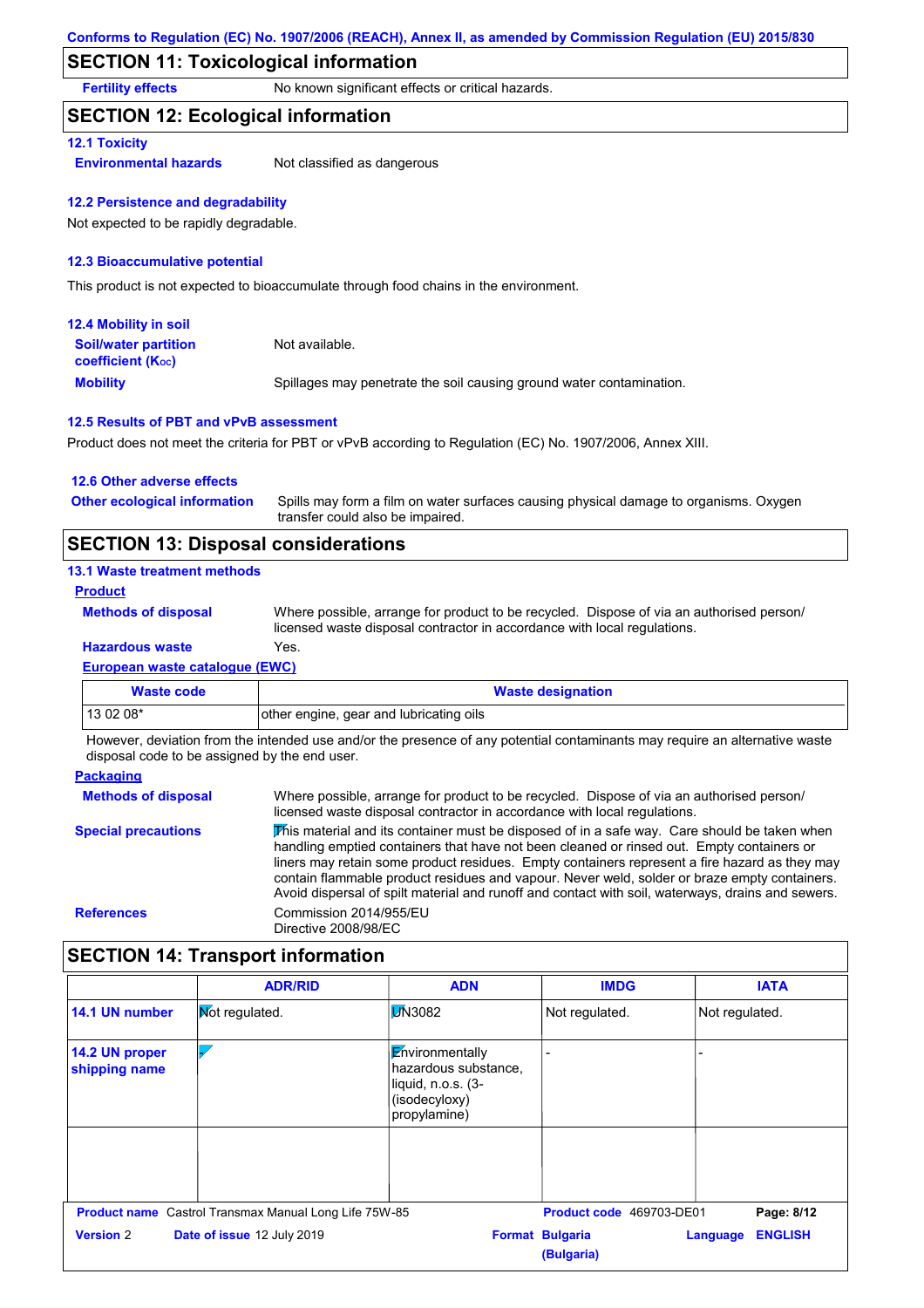### **SECTION 14: Transport information**

| <b>14.3 Transport</b>                   |     |                                                                                                                                                                                                                       |     |                                                                                                                         |
|-----------------------------------------|-----|-----------------------------------------------------------------------------------------------------------------------------------------------------------------------------------------------------------------------|-----|-------------------------------------------------------------------------------------------------------------------------|
| hazard class(es)                        |     | ᆇ                                                                                                                                                                                                                     |     |                                                                                                                         |
| <b>14.4 Packing</b><br>group            |     | lИ                                                                                                                                                                                                                    |     |                                                                                                                         |
| 14.5<br><b>Environmental</b><br>hazards | Mo. | $V$ es.                                                                                                                                                                                                               | No. | No.                                                                                                                     |
| <b>Additional</b><br><b>information</b> |     | This product is not<br>regulated as a<br>dangerous good when<br>transported in sizes of<br>≤5 L or ≤5 kg, provided<br>the packagings meet<br>the general provisions<br>of 4.1.1.1, 4.1.1.2 and<br>4.1.1.4 to 4.1.1.8. |     | The environmentally<br>hazardous substance<br>mark may appear if<br>required by other<br>transportation<br>regulations. |

**14.6 Special precautions for user** Not available.

**14.7 Transport in bulk according to Annex II of Marpol and the IBC Code** Not available.

# **SECTION 15: Regulatory information**

**Other regulations REACH Status** The company, as identified in Section 1, sells this product in the EU in compliance with the current requirements of REACH. **15.1 Safety, health and environmental regulations/legislation specific for the substance or mixture EU Regulation (EC) No. 1907/2006 (REACH) Annex XIV - List of substances subject to authorisation Substances of very high concern** None of the components are listed. All components are listed or exempted. All components are listed or exempted. All components are listed or exempted. At least one component is not listed. All components are active or exempted. All components are listed or exempted. All components are listed or exempted. **United States inventory (TSCA 8b) Australia inventory (AICS) Canada inventory China inventory (IECSC) Japan inventory (ENCS) Korea inventory (KECI) Philippines inventory (PICCS) Taiwan Chemical Substances Inventory (TCSI)** All components are listed or exempted. **Ozone depleting substances (1005/2009/EU)** Not listed. **Prior Informed Consent (PIC) (649/2012/EU)** Not listed. **Seveso Directive** This product is not controlled under the Seveso Directive. None of the components are listed. **Annex XIV**

| <b>Product name</b> Castrol Transmax Manual Long Life 75W-85 |                                   | Product code 469703-DE01 |                        | Page: 9/12       |  |
|--------------------------------------------------------------|-----------------------------------|--------------------------|------------------------|------------------|--|
| <b>Version 2</b>                                             | <b>Date of issue 12 July 2019</b> |                          | <b>Format Bulgaria</b> | Language ENGLISH |  |
|                                                              |                                   |                          | (Bulgaria)             |                  |  |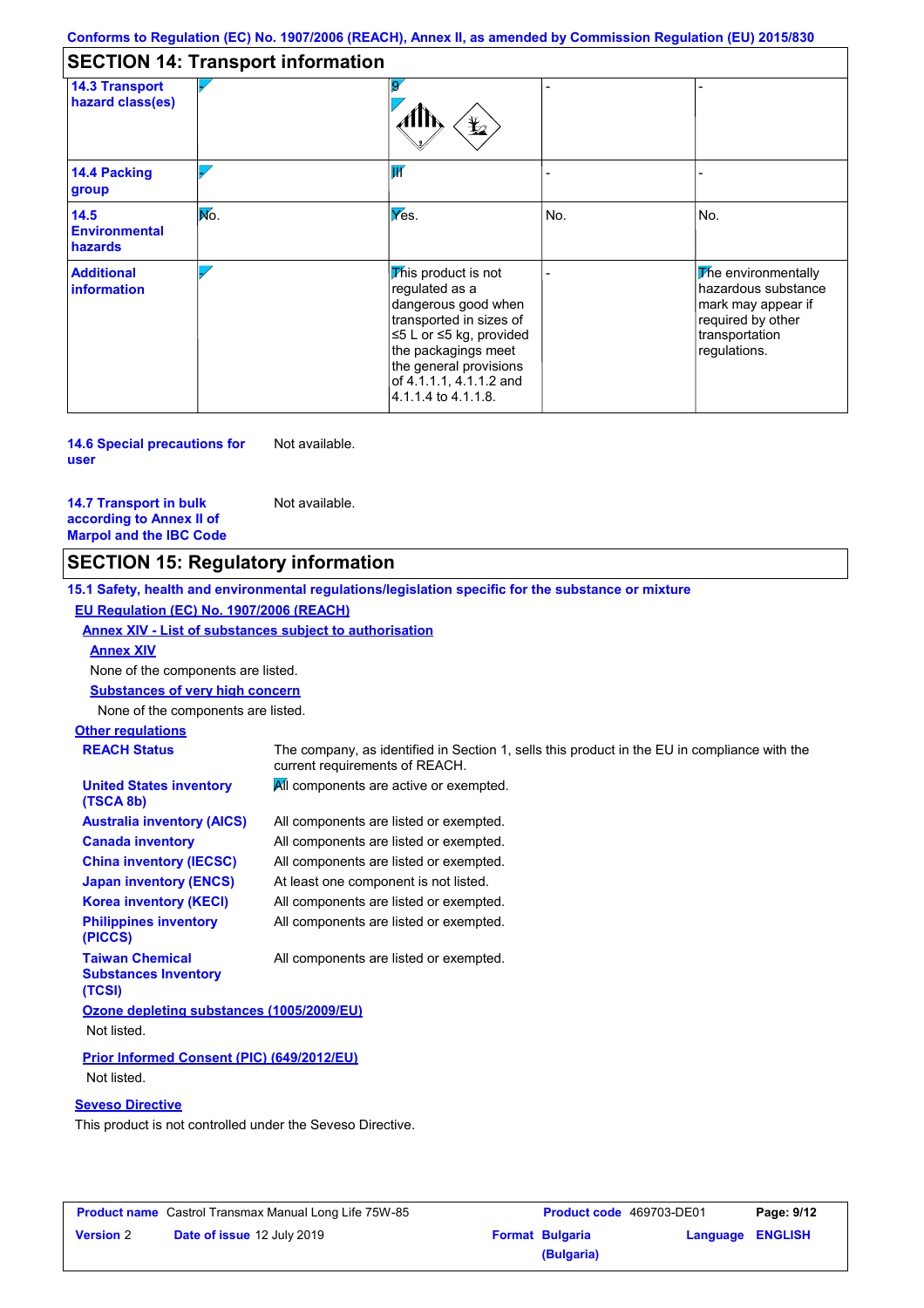**Conforms to Regulation (EC) No. 1907/2006 (REACH), Annex II, as amended by Commission Regulation (EU) 2015/830**

# **SECTION 15: Regulatory information**

| <b>15.2 Chemical safety</b> | A Chemical Safety Assessment has been carried out for one or more of the substances within  |
|-----------------------------|---------------------------------------------------------------------------------------------|
| assessment                  | this mixture. A Chemical Safety Assessment has not been carried out for the mixture itself. |

# **SECTION 16: Other information**

| ADN = European Provisions concerning the International Carriage of Dangerous Goods by<br><b>Abbreviations and acronyms</b><br>Inland Waterway<br>ADR = The European Agreement concerning the International Carriage of Dangerous Goods by<br>Road<br>ATE = Acute Toxicity Estimate<br><b>BCF</b> = Bioconcentration Factor<br>CAS = Chemical Abstracts Service<br>CLP = Classification, Labelling and Packaging Regulation [Regulation (EC) No. 1272/2008]<br>CSA = Chemical Safety Assessment<br>CSR = Chemical Safety Report<br>DMEL = Derived Minimal Effect Level<br>DNEL = Derived No Effect Level<br>EINECS = European Inventory of Existing Commercial chemical Substances<br>ES = Exposure Scenario<br>EUH statement = CLP-specific Hazard statement<br>EWC = European Waste Catalogue<br>GHS = Globally Harmonized System of Classification and Labelling of Chemicals<br>IATA = International Air Transport Association<br>IBC = Intermediate Bulk Container<br><b>IMDG = International Maritime Dangerous Goods</b><br>LogPow = logarithm of the octanol/water partition coefficient<br>MARPOL = International Convention for the Prevention of Pollution From Ships, 1973 as<br>modified by the Protocol of 1978. ("Marpol" = marine pollution)<br>OECD = Organisation for Economic Co-operation and Development<br>PBT = Persistent, Bioaccumulative and Toxic<br><b>PNEC = Predicted No Effect Concentration</b><br>REACH = Registration, Evaluation, Authorisation and Restriction of Chemicals Regulation<br>[Regulation (EC) No. 1907/2006]<br>RID = The Regulations concerning the International Carriage of Dangerous Goods by Rail<br>RRN = REACH Registration Number<br>SADT = Self-Accelerating Decomposition Temperature<br>SVHC = Substances of Very High Concern<br>STOT-RE = Specific Target Organ Toxicity - Repeated Exposure<br>STOT-SE = Specific Target Organ Toxicity - Single Exposure<br>TWA = Time weighted average<br>$UN = United Nations$<br>$UVCB = Complex\;hydrocarbon\; substance$<br>VOC = Volatile Organic Compound<br>vPvB = Very Persistent and Very Bioaccumulative<br>Varies = may contain one or more of the following 64741-88-4 / RRN 01-2119488706-23,<br>64741-89-5 / RRN 01-2119487067-30, 64741-95-3 / RRN 01-2119487081-40, 64741-96-4/ RRN<br>01-2119483621-38, 64742-01-4 / RRN 01-2119488707-21, 64742-44-5 / RRN<br>01-2119985177-24, 64742-45-6, 64742-52-5 / RRN 01-2119467170-45, 64742-53-6 / RRN |                                                                       |
|-------------------------------------------------------------------------------------------------------------------------------------------------------------------------------------------------------------------------------------------------------------------------------------------------------------------------------------------------------------------------------------------------------------------------------------------------------------------------------------------------------------------------------------------------------------------------------------------------------------------------------------------------------------------------------------------------------------------------------------------------------------------------------------------------------------------------------------------------------------------------------------------------------------------------------------------------------------------------------------------------------------------------------------------------------------------------------------------------------------------------------------------------------------------------------------------------------------------------------------------------------------------------------------------------------------------------------------------------------------------------------------------------------------------------------------------------------------------------------------------------------------------------------------------------------------------------------------------------------------------------------------------------------------------------------------------------------------------------------------------------------------------------------------------------------------------------------------------------------------------------------------------------------------------------------------------------------------------------------------------------------------------------------------------------------------------------------------------------------------------------------------------------------------------------------------------------------------------------------------------------------------------------------------------------------------------------------------------------------------------------------------------------------------------------------------------------------------------|-----------------------------------------------------------------------|
|                                                                                                                                                                                                                                                                                                                                                                                                                                                                                                                                                                                                                                                                                                                                                                                                                                                                                                                                                                                                                                                                                                                                                                                                                                                                                                                                                                                                                                                                                                                                                                                                                                                                                                                                                                                                                                                                                                                                                                                                                                                                                                                                                                                                                                                                                                                                                                                                                                                                   |                                                                       |
|                                                                                                                                                                                                                                                                                                                                                                                                                                                                                                                                                                                                                                                                                                                                                                                                                                                                                                                                                                                                                                                                                                                                                                                                                                                                                                                                                                                                                                                                                                                                                                                                                                                                                                                                                                                                                                                                                                                                                                                                                                                                                                                                                                                                                                                                                                                                                                                                                                                                   |                                                                       |
|                                                                                                                                                                                                                                                                                                                                                                                                                                                                                                                                                                                                                                                                                                                                                                                                                                                                                                                                                                                                                                                                                                                                                                                                                                                                                                                                                                                                                                                                                                                                                                                                                                                                                                                                                                                                                                                                                                                                                                                                                                                                                                                                                                                                                                                                                                                                                                                                                                                                   |                                                                       |
|                                                                                                                                                                                                                                                                                                                                                                                                                                                                                                                                                                                                                                                                                                                                                                                                                                                                                                                                                                                                                                                                                                                                                                                                                                                                                                                                                                                                                                                                                                                                                                                                                                                                                                                                                                                                                                                                                                                                                                                                                                                                                                                                                                                                                                                                                                                                                                                                                                                                   |                                                                       |
|                                                                                                                                                                                                                                                                                                                                                                                                                                                                                                                                                                                                                                                                                                                                                                                                                                                                                                                                                                                                                                                                                                                                                                                                                                                                                                                                                                                                                                                                                                                                                                                                                                                                                                                                                                                                                                                                                                                                                                                                                                                                                                                                                                                                                                                                                                                                                                                                                                                                   |                                                                       |
|                                                                                                                                                                                                                                                                                                                                                                                                                                                                                                                                                                                                                                                                                                                                                                                                                                                                                                                                                                                                                                                                                                                                                                                                                                                                                                                                                                                                                                                                                                                                                                                                                                                                                                                                                                                                                                                                                                                                                                                                                                                                                                                                                                                                                                                                                                                                                                                                                                                                   |                                                                       |
|                                                                                                                                                                                                                                                                                                                                                                                                                                                                                                                                                                                                                                                                                                                                                                                                                                                                                                                                                                                                                                                                                                                                                                                                                                                                                                                                                                                                                                                                                                                                                                                                                                                                                                                                                                                                                                                                                                                                                                                                                                                                                                                                                                                                                                                                                                                                                                                                                                                                   |                                                                       |
|                                                                                                                                                                                                                                                                                                                                                                                                                                                                                                                                                                                                                                                                                                                                                                                                                                                                                                                                                                                                                                                                                                                                                                                                                                                                                                                                                                                                                                                                                                                                                                                                                                                                                                                                                                                                                                                                                                                                                                                                                                                                                                                                                                                                                                                                                                                                                                                                                                                                   |                                                                       |
|                                                                                                                                                                                                                                                                                                                                                                                                                                                                                                                                                                                                                                                                                                                                                                                                                                                                                                                                                                                                                                                                                                                                                                                                                                                                                                                                                                                                                                                                                                                                                                                                                                                                                                                                                                                                                                                                                                                                                                                                                                                                                                                                                                                                                                                                                                                                                                                                                                                                   |                                                                       |
|                                                                                                                                                                                                                                                                                                                                                                                                                                                                                                                                                                                                                                                                                                                                                                                                                                                                                                                                                                                                                                                                                                                                                                                                                                                                                                                                                                                                                                                                                                                                                                                                                                                                                                                                                                                                                                                                                                                                                                                                                                                                                                                                                                                                                                                                                                                                                                                                                                                                   |                                                                       |
|                                                                                                                                                                                                                                                                                                                                                                                                                                                                                                                                                                                                                                                                                                                                                                                                                                                                                                                                                                                                                                                                                                                                                                                                                                                                                                                                                                                                                                                                                                                                                                                                                                                                                                                                                                                                                                                                                                                                                                                                                                                                                                                                                                                                                                                                                                                                                                                                                                                                   |                                                                       |
|                                                                                                                                                                                                                                                                                                                                                                                                                                                                                                                                                                                                                                                                                                                                                                                                                                                                                                                                                                                                                                                                                                                                                                                                                                                                                                                                                                                                                                                                                                                                                                                                                                                                                                                                                                                                                                                                                                                                                                                                                                                                                                                                                                                                                                                                                                                                                                                                                                                                   |                                                                       |
|                                                                                                                                                                                                                                                                                                                                                                                                                                                                                                                                                                                                                                                                                                                                                                                                                                                                                                                                                                                                                                                                                                                                                                                                                                                                                                                                                                                                                                                                                                                                                                                                                                                                                                                                                                                                                                                                                                                                                                                                                                                                                                                                                                                                                                                                                                                                                                                                                                                                   |                                                                       |
|                                                                                                                                                                                                                                                                                                                                                                                                                                                                                                                                                                                                                                                                                                                                                                                                                                                                                                                                                                                                                                                                                                                                                                                                                                                                                                                                                                                                                                                                                                                                                                                                                                                                                                                                                                                                                                                                                                                                                                                                                                                                                                                                                                                                                                                                                                                                                                                                                                                                   |                                                                       |
|                                                                                                                                                                                                                                                                                                                                                                                                                                                                                                                                                                                                                                                                                                                                                                                                                                                                                                                                                                                                                                                                                                                                                                                                                                                                                                                                                                                                                                                                                                                                                                                                                                                                                                                                                                                                                                                                                                                                                                                                                                                                                                                                                                                                                                                                                                                                                                                                                                                                   |                                                                       |
|                                                                                                                                                                                                                                                                                                                                                                                                                                                                                                                                                                                                                                                                                                                                                                                                                                                                                                                                                                                                                                                                                                                                                                                                                                                                                                                                                                                                                                                                                                                                                                                                                                                                                                                                                                                                                                                                                                                                                                                                                                                                                                                                                                                                                                                                                                                                                                                                                                                                   |                                                                       |
|                                                                                                                                                                                                                                                                                                                                                                                                                                                                                                                                                                                                                                                                                                                                                                                                                                                                                                                                                                                                                                                                                                                                                                                                                                                                                                                                                                                                                                                                                                                                                                                                                                                                                                                                                                                                                                                                                                                                                                                                                                                                                                                                                                                                                                                                                                                                                                                                                                                                   |                                                                       |
|                                                                                                                                                                                                                                                                                                                                                                                                                                                                                                                                                                                                                                                                                                                                                                                                                                                                                                                                                                                                                                                                                                                                                                                                                                                                                                                                                                                                                                                                                                                                                                                                                                                                                                                                                                                                                                                                                                                                                                                                                                                                                                                                                                                                                                                                                                                                                                                                                                                                   |                                                                       |
|                                                                                                                                                                                                                                                                                                                                                                                                                                                                                                                                                                                                                                                                                                                                                                                                                                                                                                                                                                                                                                                                                                                                                                                                                                                                                                                                                                                                                                                                                                                                                                                                                                                                                                                                                                                                                                                                                                                                                                                                                                                                                                                                                                                                                                                                                                                                                                                                                                                                   |                                                                       |
|                                                                                                                                                                                                                                                                                                                                                                                                                                                                                                                                                                                                                                                                                                                                                                                                                                                                                                                                                                                                                                                                                                                                                                                                                                                                                                                                                                                                                                                                                                                                                                                                                                                                                                                                                                                                                                                                                                                                                                                                                                                                                                                                                                                                                                                                                                                                                                                                                                                                   |                                                                       |
|                                                                                                                                                                                                                                                                                                                                                                                                                                                                                                                                                                                                                                                                                                                                                                                                                                                                                                                                                                                                                                                                                                                                                                                                                                                                                                                                                                                                                                                                                                                                                                                                                                                                                                                                                                                                                                                                                                                                                                                                                                                                                                                                                                                                                                                                                                                                                                                                                                                                   |                                                                       |
|                                                                                                                                                                                                                                                                                                                                                                                                                                                                                                                                                                                                                                                                                                                                                                                                                                                                                                                                                                                                                                                                                                                                                                                                                                                                                                                                                                                                                                                                                                                                                                                                                                                                                                                                                                                                                                                                                                                                                                                                                                                                                                                                                                                                                                                                                                                                                                                                                                                                   |                                                                       |
|                                                                                                                                                                                                                                                                                                                                                                                                                                                                                                                                                                                                                                                                                                                                                                                                                                                                                                                                                                                                                                                                                                                                                                                                                                                                                                                                                                                                                                                                                                                                                                                                                                                                                                                                                                                                                                                                                                                                                                                                                                                                                                                                                                                                                                                                                                                                                                                                                                                                   |                                                                       |
|                                                                                                                                                                                                                                                                                                                                                                                                                                                                                                                                                                                                                                                                                                                                                                                                                                                                                                                                                                                                                                                                                                                                                                                                                                                                                                                                                                                                                                                                                                                                                                                                                                                                                                                                                                                                                                                                                                                                                                                                                                                                                                                                                                                                                                                                                                                                                                                                                                                                   |                                                                       |
|                                                                                                                                                                                                                                                                                                                                                                                                                                                                                                                                                                                                                                                                                                                                                                                                                                                                                                                                                                                                                                                                                                                                                                                                                                                                                                                                                                                                                                                                                                                                                                                                                                                                                                                                                                                                                                                                                                                                                                                                                                                                                                                                                                                                                                                                                                                                                                                                                                                                   |                                                                       |
|                                                                                                                                                                                                                                                                                                                                                                                                                                                                                                                                                                                                                                                                                                                                                                                                                                                                                                                                                                                                                                                                                                                                                                                                                                                                                                                                                                                                                                                                                                                                                                                                                                                                                                                                                                                                                                                                                                                                                                                                                                                                                                                                                                                                                                                                                                                                                                                                                                                                   |                                                                       |
|                                                                                                                                                                                                                                                                                                                                                                                                                                                                                                                                                                                                                                                                                                                                                                                                                                                                                                                                                                                                                                                                                                                                                                                                                                                                                                                                                                                                                                                                                                                                                                                                                                                                                                                                                                                                                                                                                                                                                                                                                                                                                                                                                                                                                                                                                                                                                                                                                                                                   |                                                                       |
|                                                                                                                                                                                                                                                                                                                                                                                                                                                                                                                                                                                                                                                                                                                                                                                                                                                                                                                                                                                                                                                                                                                                                                                                                                                                                                                                                                                                                                                                                                                                                                                                                                                                                                                                                                                                                                                                                                                                                                                                                                                                                                                                                                                                                                                                                                                                                                                                                                                                   |                                                                       |
|                                                                                                                                                                                                                                                                                                                                                                                                                                                                                                                                                                                                                                                                                                                                                                                                                                                                                                                                                                                                                                                                                                                                                                                                                                                                                                                                                                                                                                                                                                                                                                                                                                                                                                                                                                                                                                                                                                                                                                                                                                                                                                                                                                                                                                                                                                                                                                                                                                                                   |                                                                       |
|                                                                                                                                                                                                                                                                                                                                                                                                                                                                                                                                                                                                                                                                                                                                                                                                                                                                                                                                                                                                                                                                                                                                                                                                                                                                                                                                                                                                                                                                                                                                                                                                                                                                                                                                                                                                                                                                                                                                                                                                                                                                                                                                                                                                                                                                                                                                                                                                                                                                   |                                                                       |
|                                                                                                                                                                                                                                                                                                                                                                                                                                                                                                                                                                                                                                                                                                                                                                                                                                                                                                                                                                                                                                                                                                                                                                                                                                                                                                                                                                                                                                                                                                                                                                                                                                                                                                                                                                                                                                                                                                                                                                                                                                                                                                                                                                                                                                                                                                                                                                                                                                                                   |                                                                       |
|                                                                                                                                                                                                                                                                                                                                                                                                                                                                                                                                                                                                                                                                                                                                                                                                                                                                                                                                                                                                                                                                                                                                                                                                                                                                                                                                                                                                                                                                                                                                                                                                                                                                                                                                                                                                                                                                                                                                                                                                                                                                                                                                                                                                                                                                                                                                                                                                                                                                   |                                                                       |
|                                                                                                                                                                                                                                                                                                                                                                                                                                                                                                                                                                                                                                                                                                                                                                                                                                                                                                                                                                                                                                                                                                                                                                                                                                                                                                                                                                                                                                                                                                                                                                                                                                                                                                                                                                                                                                                                                                                                                                                                                                                                                                                                                                                                                                                                                                                                                                                                                                                                   |                                                                       |
|                                                                                                                                                                                                                                                                                                                                                                                                                                                                                                                                                                                                                                                                                                                                                                                                                                                                                                                                                                                                                                                                                                                                                                                                                                                                                                                                                                                                                                                                                                                                                                                                                                                                                                                                                                                                                                                                                                                                                                                                                                                                                                                                                                                                                                                                                                                                                                                                                                                                   |                                                                       |
|                                                                                                                                                                                                                                                                                                                                                                                                                                                                                                                                                                                                                                                                                                                                                                                                                                                                                                                                                                                                                                                                                                                                                                                                                                                                                                                                                                                                                                                                                                                                                                                                                                                                                                                                                                                                                                                                                                                                                                                                                                                                                                                                                                                                                                                                                                                                                                                                                                                                   |                                                                       |
|                                                                                                                                                                                                                                                                                                                                                                                                                                                                                                                                                                                                                                                                                                                                                                                                                                                                                                                                                                                                                                                                                                                                                                                                                                                                                                                                                                                                                                                                                                                                                                                                                                                                                                                                                                                                                                                                                                                                                                                                                                                                                                                                                                                                                                                                                                                                                                                                                                                                   |                                                                       |
|                                                                                                                                                                                                                                                                                                                                                                                                                                                                                                                                                                                                                                                                                                                                                                                                                                                                                                                                                                                                                                                                                                                                                                                                                                                                                                                                                                                                                                                                                                                                                                                                                                                                                                                                                                                                                                                                                                                                                                                                                                                                                                                                                                                                                                                                                                                                                                                                                                                                   |                                                                       |
|                                                                                                                                                                                                                                                                                                                                                                                                                                                                                                                                                                                                                                                                                                                                                                                                                                                                                                                                                                                                                                                                                                                                                                                                                                                                                                                                                                                                                                                                                                                                                                                                                                                                                                                                                                                                                                                                                                                                                                                                                                                                                                                                                                                                                                                                                                                                                                                                                                                                   |                                                                       |
|                                                                                                                                                                                                                                                                                                                                                                                                                                                                                                                                                                                                                                                                                                                                                                                                                                                                                                                                                                                                                                                                                                                                                                                                                                                                                                                                                                                                                                                                                                                                                                                                                                                                                                                                                                                                                                                                                                                                                                                                                                                                                                                                                                                                                                                                                                                                                                                                                                                                   |                                                                       |
|                                                                                                                                                                                                                                                                                                                                                                                                                                                                                                                                                                                                                                                                                                                                                                                                                                                                                                                                                                                                                                                                                                                                                                                                                                                                                                                                                                                                                                                                                                                                                                                                                                                                                                                                                                                                                                                                                                                                                                                                                                                                                                                                                                                                                                                                                                                                                                                                                                                                   |                                                                       |
|                                                                                                                                                                                                                                                                                                                                                                                                                                                                                                                                                                                                                                                                                                                                                                                                                                                                                                                                                                                                                                                                                                                                                                                                                                                                                                                                                                                                                                                                                                                                                                                                                                                                                                                                                                                                                                                                                                                                                                                                                                                                                                                                                                                                                                                                                                                                                                                                                                                                   | 01-2119480375-34, 64742-54-7 / RRN 01-2119484627-25, 64742-55-8 / RRN |
| 01-2119487077-29, 64742-56-9 / RRN 01-2119480132-48, 64742-57-0 / RRN                                                                                                                                                                                                                                                                                                                                                                                                                                                                                                                                                                                                                                                                                                                                                                                                                                                                                                                                                                                                                                                                                                                                                                                                                                                                                                                                                                                                                                                                                                                                                                                                                                                                                                                                                                                                                                                                                                                                                                                                                                                                                                                                                                                                                                                                                                                                                                                             |                                                                       |
| 01-2119489287-22, 64742-58-1, 64742-62-7 / RRN 01-2119480472-38, 64742-63-8,                                                                                                                                                                                                                                                                                                                                                                                                                                                                                                                                                                                                                                                                                                                                                                                                                                                                                                                                                                                                                                                                                                                                                                                                                                                                                                                                                                                                                                                                                                                                                                                                                                                                                                                                                                                                                                                                                                                                                                                                                                                                                                                                                                                                                                                                                                                                                                                      |                                                                       |
| 64742-65-0 / RRN 01-2119471299-27, 64742-70-7 / RRN 01-2119487080-42, 72623-85-9 /                                                                                                                                                                                                                                                                                                                                                                                                                                                                                                                                                                                                                                                                                                                                                                                                                                                                                                                                                                                                                                                                                                                                                                                                                                                                                                                                                                                                                                                                                                                                                                                                                                                                                                                                                                                                                                                                                                                                                                                                                                                                                                                                                                                                                                                                                                                                                                                |                                                                       |
| RRN 01-2119555262-43, 72623-86-0 / RRN 01-2119474878-16, 72623-87-1 / RRN                                                                                                                                                                                                                                                                                                                                                                                                                                                                                                                                                                                                                                                                                                                                                                                                                                                                                                                                                                                                                                                                                                                                                                                                                                                                                                                                                                                                                                                                                                                                                                                                                                                                                                                                                                                                                                                                                                                                                                                                                                                                                                                                                                                                                                                                                                                                                                                         |                                                                       |
| 01-2119474889-13                                                                                                                                                                                                                                                                                                                                                                                                                                                                                                                                                                                                                                                                                                                                                                                                                                                                                                                                                                                                                                                                                                                                                                                                                                                                                                                                                                                                                                                                                                                                                                                                                                                                                                                                                                                                                                                                                                                                                                                                                                                                                                                                                                                                                                                                                                                                                                                                                                                  |                                                                       |
| <u>Procedure used to derive the classification according to Regulation (EC) No. 1272/2008 [CLP/GHS]</u>                                                                                                                                                                                                                                                                                                                                                                                                                                                                                                                                                                                                                                                                                                                                                                                                                                                                                                                                                                                                                                                                                                                                                                                                                                                                                                                                                                                                                                                                                                                                                                                                                                                                                                                                                                                                                                                                                                                                                                                                                                                                                                                                                                                                                                                                                                                                                           |                                                                       |

| <b>Classification</b>                                                                       |                                   | <b>Justification</b> |                                                                                   |          |                |  |  |
|---------------------------------------------------------------------------------------------|-----------------------------------|----------------------|-----------------------------------------------------------------------------------|----------|----------------|--|--|
| Not classified.                                                                             |                                   |                      |                                                                                   |          |                |  |  |
| <b>Full text of abbreviated H</b><br>H304<br>H332<br><b>statements</b>                      |                                   |                      | May be fatal if swallowed and enters airways.<br>Harmful if inhaled.              |          |                |  |  |
| Kcute Tox. 4, H332<br><b>Full text of classifications</b><br>Asp. Tox. 1, H304<br>[CLP/GHS] |                                   |                      | ACUTE TOXICITY (inhalation) - Category 4<br><b>ASPIRATION HAZARD - Category 1</b> |          |                |  |  |
| <b>History</b>                                                                              |                                   |                      |                                                                                   |          |                |  |  |
| Date of issue/Date of<br><b>revision</b>                                                    | 12/07/2019.                       |                      |                                                                                   |          |                |  |  |
| Date of previous issue                                                                      | 26/07/2018.                       |                      |                                                                                   |          |                |  |  |
| <b>Prepared by</b><br><b>Product Stewardship</b>                                            |                                   |                      |                                                                                   |          |                |  |  |
| $\triangledown$ Indicates information that has changed from previously issued version.      |                                   |                      |                                                                                   |          |                |  |  |
| <b>Product name</b> Castrol Transmax Manual Long Life 75W-85                                |                                   |                      | Product code 469703-DE01                                                          |          | Page: 10/12    |  |  |
| <b>Version 2</b>                                                                            | <b>Date of issue 12 July 2019</b> |                      | <b>Format Bulgaria</b>                                                            | Language | <b>ENGLISH</b> |  |  |

**(Bulgaria)**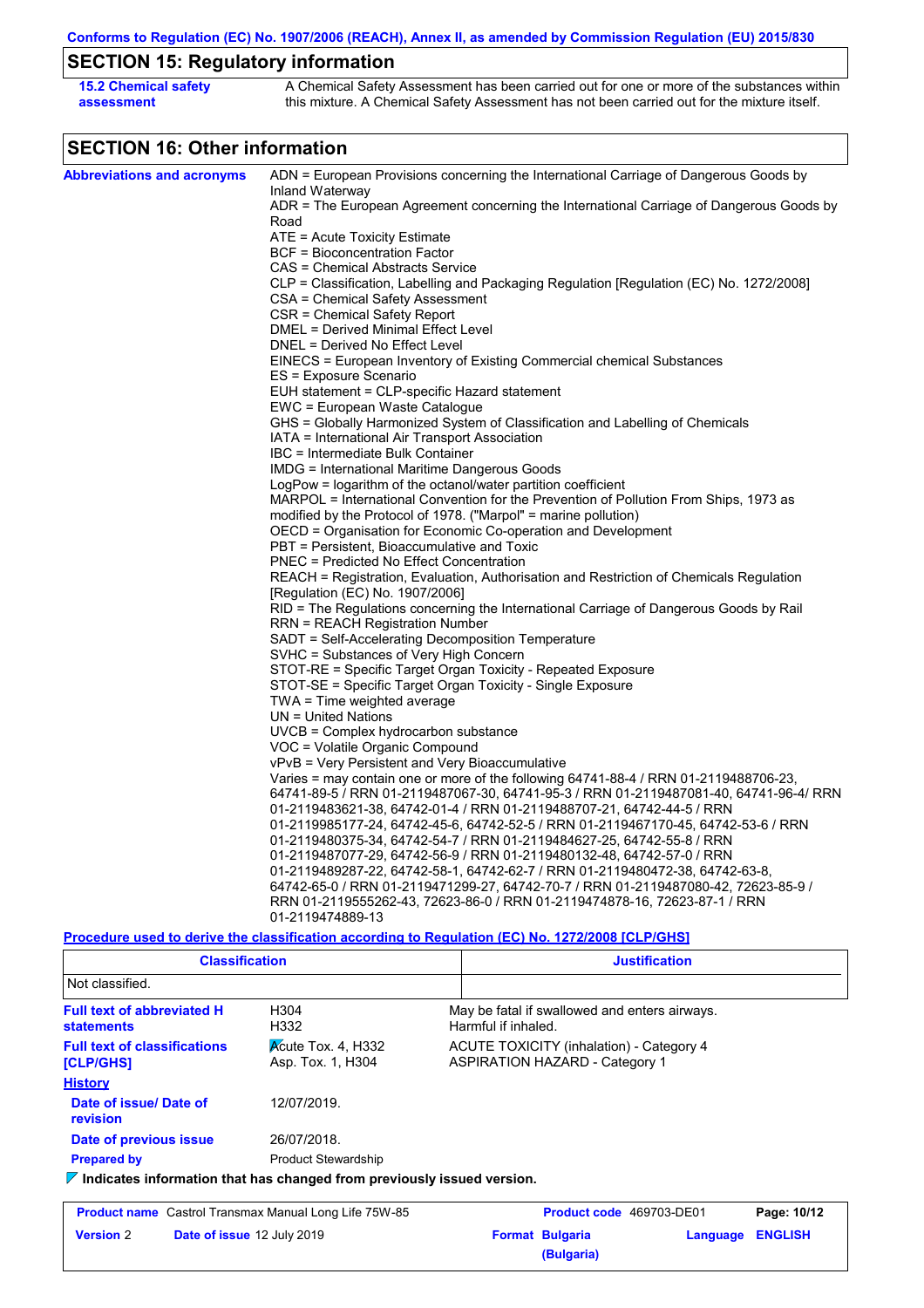### **SECTION 16: Other information**

#### **Notice to reader**

All reasonably practicable steps have been taken to ensure this data sheet and the health, safety and environmental information contained in it is accurate as of the date specified below. No warranty or representation, express or implied is made as to the accuracy or completeness of the data and information in this data sheet.

The data and advice given apply when the product is sold for the stated application or applications. You should not use the product other than for the stated application or applications without seeking advice from BP Group.

It is the user's obligation to evaluate and use this product safely and to comply with all applicable laws and regulations. The BP Group shall not be responsible for any damage or injury resulting from use, other than the stated product use of the material, from any failure to adhere to recommendations, or from any hazards inherent in the nature of the material. Purchasers of the product for supply to a third party for use at work, have a duty to take all necessary steps to ensure that any person handling or using the product is provided with the information in this sheet. Employers have a duty to tell employees and others who may be affected of any hazards described in this sheet and of any precautions that should be taken. You can contact the BP Group to ensure that this document is the most current available. Alteration of this document is strictly prohibited.

|                  | <b>Product name</b> Castrol Transmax Manual Long Life 75W-85 | Product code 469703-DE01             |                         | Page: 11/12 |
|------------------|--------------------------------------------------------------|--------------------------------------|-------------------------|-------------|
| <b>Version 2</b> | <b>Date of issue 12 July 2019</b>                            | <b>Format Bulgaria</b><br>(Bulgaria) | <b>Language ENGLISH</b> |             |